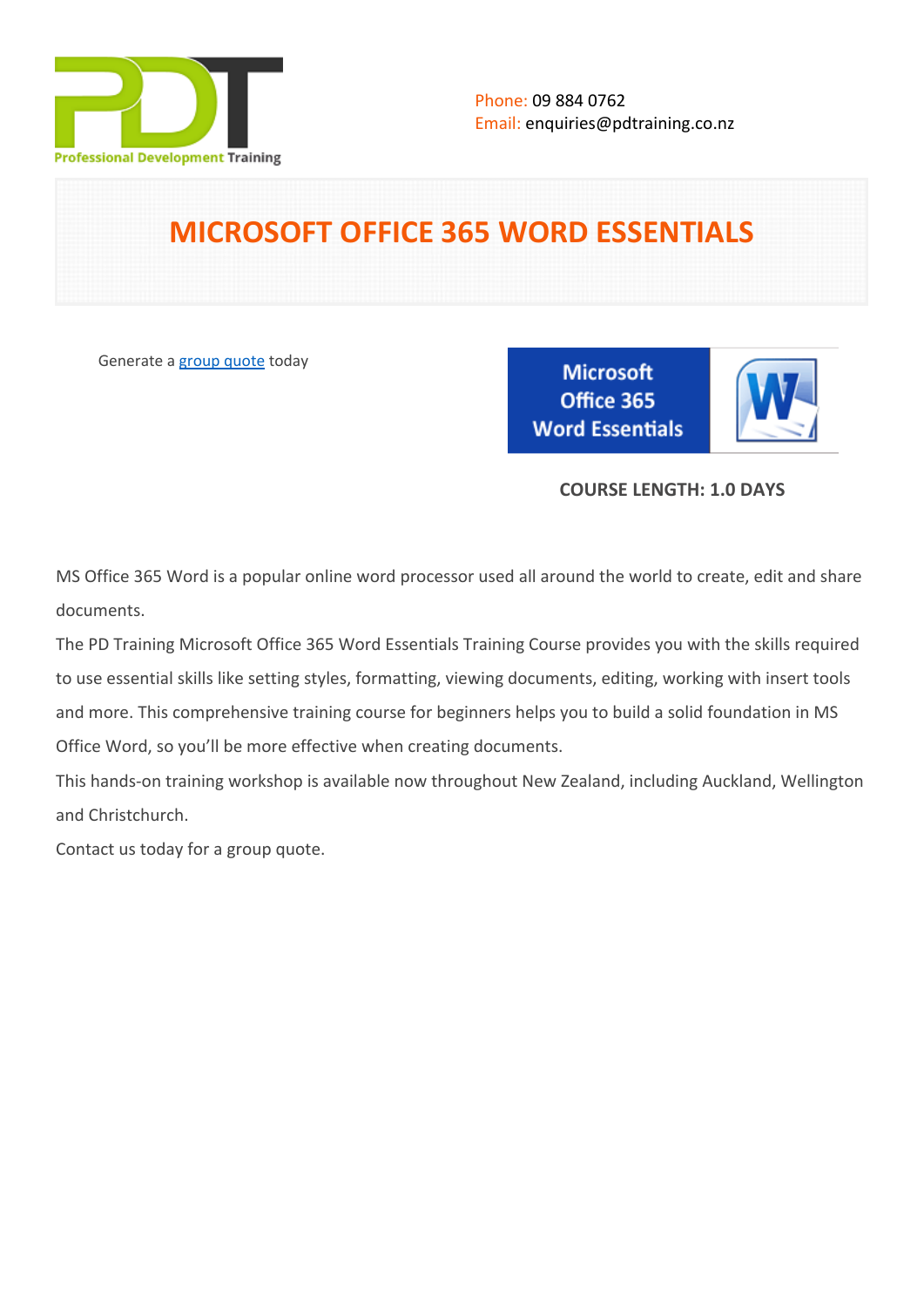### **MICROSOFT OFFICE 365 WORD ESSENTIALS COURSE OUTLINE**

#### **FOREWORD**

In this Microsoft Word 365 Essentials course, participants will become efficient using the new web application interface to create and share documents, as well as learn standard document-editing skills. Collaborate with co-workers with a click of a button with this new web-based software. Users will master workflow efficiency by learning about the work modes that are offered, including the benefits of working in the browser versus Word, pop-out windows, and converting documents. Formatting and editing techniques will be taught, as well as inserting tables and pictures.

With Office 365 Word your participants will learn how to edit, share, and publish Word files using the Office 365 interface. The Office 365 experience is designed to render your documents to look exactly like they would when printed, from nearly anywhere in the world. This tool provides its users the freedom to work from anywhere.

#### **OUTCOMES**

In this course, participants will

- Learn the basics of sharing documents with collaborators, increasing productivity
- Understand how to proficiently use the web app interface of this new document editing web application
- Learn all of the basics of the traditional out-of-the-box Word software, including creating, opening, saving, and printing files
- Master workflow efficiency using Pop Out Windows, converting documents, and printing from the Reading View without opening the file
- Understand the work modes offered, including editing in the browser and opening in Word
- Discover ways to enhance documents with various formatting options for fonts, paragraphs, lists, and pages
- Understand how to insert and format tables and pictures, increasing ways to relate information to readers

#### **MODULES**

#### **Lesson 1: Getting Started**

- **•** Icebreaker
- Housekeeping Items
- The Parking Lot
- Workshop Objectives

#### **Lesson 2: Welcome to Office 365 Web Apps**

- The Home Page
- The Team Site
- **Shared Documents**
- Uploading a Document